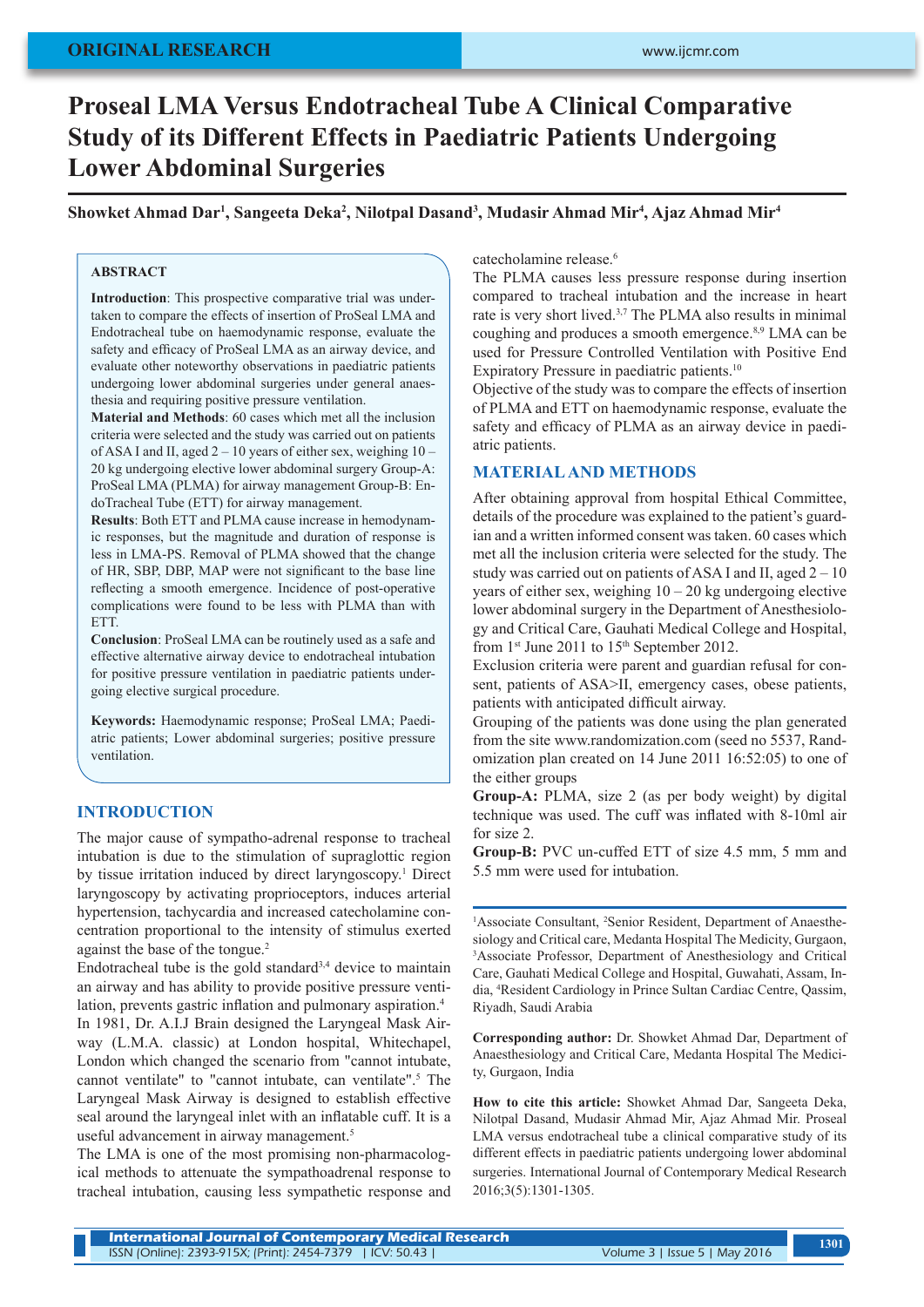On arrival in the preoperating room, after confirming the identity of the patient, the consent was checked; the preoperative assessment was reviewed and up dated. The nil by mouth status of the patient was confirmed and syrup Midazolam (0.5mg/kg) was given as premedication to sedate the patient 45 minutes before the surgery. Then the patient was shifted to the operation theatre. ECG, NIBP and pulse oximeter were applied and baseline readings of parameters like HR, SBP, DBP, MAP and SpO2 were noted.ETCO2 was attached after intubation. Intravenous line was established with 22 G IV cannula. All patients received similar premedication with intravenous Glycopyrrolate 8-10µg/kg, Tramadol and Ondansetron. A standard General Anaesthesia technique was adopted in all patients consisting of pre-oxygenation for 3 minutes, induction with Inj Propofol 1% (2mg/kg) followed by Inj. Atracurium (0.6 mg/kg).

Correct placement of both ETT and PLMA was confirmed by: Chest movement, Bilateral chest auscultation, ETCO<sub>2</sub> waveform, Easy passage of the nasogastric tube through the gastric tube of LMA. A nasogastric tube (8/10 French) was passed in every patient of both groups. Anaesthesia was maintained with Nitrous oxide 66% in 33% Oxygen and 0.2% halothane. Neuromuscular blockade was maintained with Inj. Atracurium with top up of 0.1mg/kg. Ventilation was set at a tidal volume of 8ml/kg, respiratory rate of 20-22 /min and I/E ratio of 1:2. Patients of both the groups were placed in the left lateral position and caudal epidural regional block with Bupivacaine 0.2% and Clonidine 1µg/kg was given for intraoperative and post-operative analgesia. After the completion of surgery, reversal of the residual neuro-muscular blockade was done with Inj. Neostigmine (0.05mg/kg) and Inj. Glycopyrrolate (0.01 mg/ kg).

Monitoring of HR, SBP, DBP, MAP and  $SPO<sub>2</sub>$  before induction as baseline, after intubation or placement of LMA-PS, at 1mins, 3mins, 5mins and every 5mins there after till the removal and 5mins after removal of ETT or PLMA. For both the groups, baseline value for  $\text{ETCO}_2$  was taken after placement of airway devices (ETT/ PLMA).

Calculation of size of tube<sup>11,12</sup>

The following have been used as general guidelines for selecting the proper size tube in children.

For children below 6 years: age in years/ $3 + 3.75$ 

- For children older than 6 years: age in years/ $4 + 4.5$
- $ID = age in years/4 + 4 or 3.5$

#### **Depth of insertion**

The tube tip should be inserted not more than 3-4 cm past the cords in children above 1year.

# **STATISTICAL ANALYSIS**

Statistical analysis was done using suitable biostatistical technique on each variable in the same patient and between two treatment groups. Statistical screening of treatment effect was measured by relative risk reduction, absolute risk reduction with adjustment for a small sample size and confounders in the study. Paired t test and other appropriate tests were applied to check for presence of significant difference in outcome variable in two groups. The software Instat-Graphpad was used in the analysis.

## **RESULTS**

Grouping of patients was done into two groups comprising of 30 patients using the plan generated from the site www. randomization.com.

Group-A: LMA ProSeal for airway management.

Group-B: EndoTracheal Tube for airway management. The observations were compiled and the results were analyzed statistically. The observations are tabulated as:

- Demographic Variables (table-1) Age distribution, Weight, Sex, ASA status, MPS
- Haemodynamic Variables: Heart rate, Systolic Blood Pressure, Diastolic Blood Pressure, Mean Arterial Pressure.
- For Ventilation:SP02, ETC02
- Complications: Sore throat, Gastric distension, Aspiration

Figure-1 shows that the heart rate variation was highly significant at placement of ETT compared to PLMA, at 1 min and 3 mins. At 5 mins the variation of heart rate was significant, after which it was not significant throughout the procedure till removal of the airway devices. At removal the rise in mean HR was significantly more with ETT than PLMA.

Figure-2 shows that there was significant increase in SBP at 1 min, 3 mins, with Group B than Group A; which became insignificant at 5 mins and there after throughout the pro-

| characteristics     |                          | A(PLMA)        |                          |                |        | B(ETT)                               |        |                           |                   |                          |    |                |  |
|---------------------|--------------------------|----------------|--------------------------|----------------|--------|--------------------------------------|--------|---------------------------|-------------------|--------------------------|----|----------------|--|
| Age(Mean Age)       |                          |                | 5.13                     |                |        |                                      | 4.5    |                           |                   |                          |    |                |  |
| Weight(Mean)        |                          |                | 15.33                    |                |        |                                      | 14.17  |                           |                   |                          |    |                |  |
| Sex(% )             |                          |                | Male                     |                | Female |                                      | Male   |                           |                   | Female                   |    |                |  |
|                     |                          | 90             |                          | 10             |        |                                      | 80     | 20                        |                   |                          |    |                |  |
| Mallampatti Score   |                          |                |                          |                | П      |                                      |        |                           |                   | $\mathbf{I}$             |    |                |  |
|                     |                          |                | 27                       |                | 3      |                                      | 26     |                           |                   | 4                        |    |                |  |
| Duration of surgery |                          |                | $\leq$ 30 mins           | $\leq 40$ mins |        | $\leq 50$ mins                       |        | $\leq$ 30 mins            |                   | $\leq 40$ mins           |    | $\leq 50$ mins |  |
|                     |                          |                | 6                        | 11             |        | 13                                   | 2      |                           | 17                |                          | 11 |                |  |
|                     | <b>Complications</b>     |                |                          |                |        |                                      |        |                           |                   |                          |    |                |  |
|                     | Cough                    |                | Sore Throat*             |                |        |                                      |        | <b>Gastric Distension</b> | <b>Aspiration</b> |                          |    |                |  |
| Group               | $\overline{\phantom{a}}$ | $^{+}$         | $\overline{\phantom{0}}$ |                | $^{+}$ |                                      | $^{+}$ |                           |                   | $\overline{\phantom{a}}$ |    | $^{+}$         |  |
| LMA-PS              | 28                       | $\overline{2}$ | 25                       |                | 5      | 30                                   |        | $\theta$                  |                   | 30                       |    | $\theta$       |  |
| <b>ETT</b>          | 26                       | $\overline{4}$ | 27                       |                | 3      | 30                                   |        | $\theta$                  |                   | 30                       |    | $\theta$       |  |
| <b>TOTAL</b>        | 54                       | 6              | 52                       |                | 8      | 60                                   |        | $\mathbf{0}$              |                   | 60                       |    | $\theta$       |  |
|                     |                          |                |                          |                |        | Table-1: Demographic characteristics |        |                           |                   |                          |    |                |  |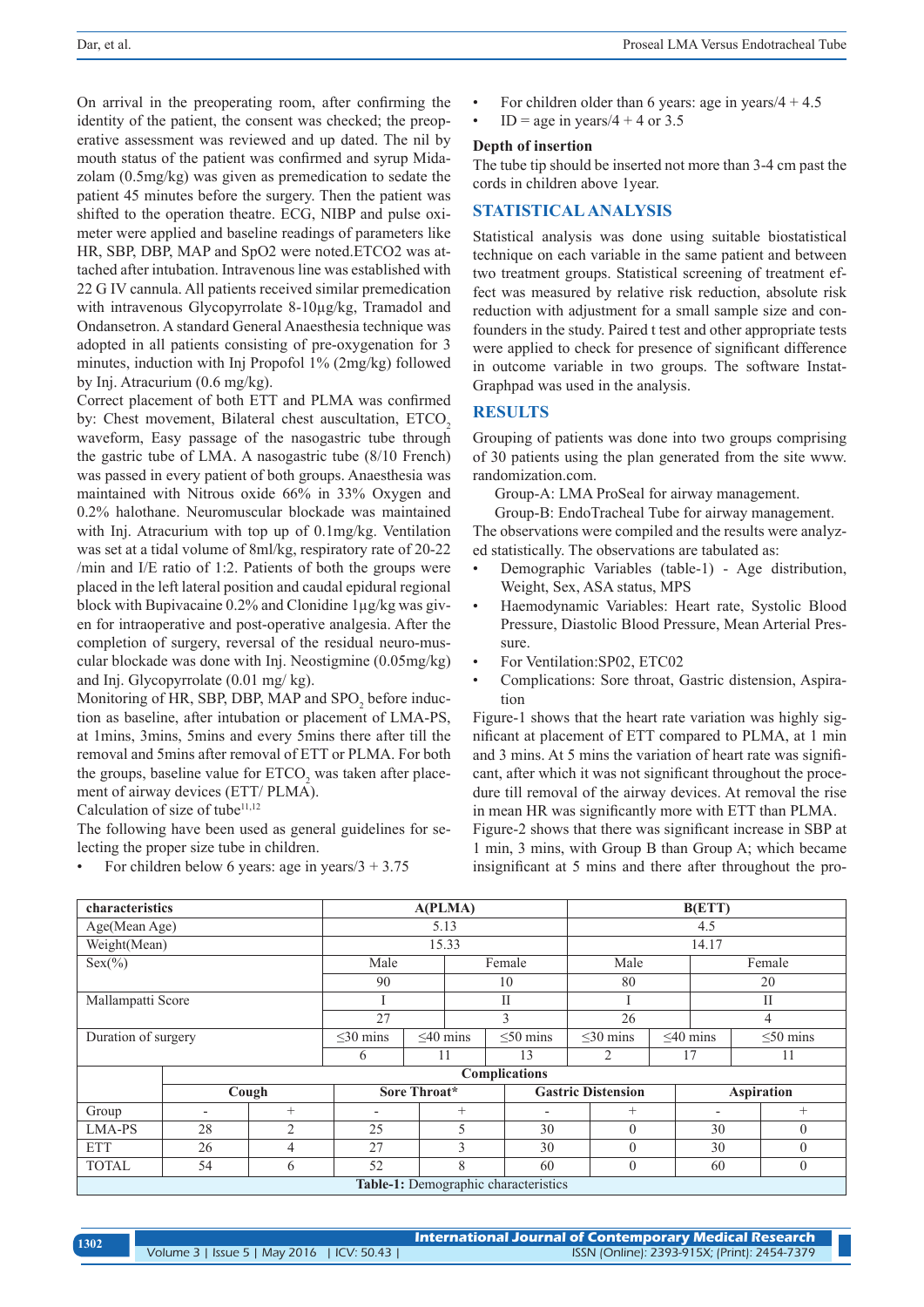cedure till removal of airway devices. At removal the rise in mean SBP was significantly more with ETT than PLMA. Figure-3 shows that there was significant increase in DBP after instrumentation, with Group B showing a greater rise than Group A; which became insignificant at 5 mins and there after throughout the procedure till removal. At removal the rise in mean DBP was significantly more with ETT than pLMA.

Figure  $-4$  shows that increase in MAP was highly significant after instrumentation, with Group B than Group A. It became insignificant at 10 minutes and there after throughout the procedure. At removal the rise in mean MAP was significantly more with ETT than pLMA.

In the ETT group, 3 patients complained of sore throat after removal while in the PLMA group, 5 patients complained of the same. This was compared statistically by Fisher's exact test which showed to be insignificant (P>0.05).

In the PLMA group, 2 patients coughed after removal while in the ETT group, 4 patients coughed. This was compared statistically by Fisher's exact test which showed to be insignificant (P>0.05). Clinically detectable aspiration and gastric distension was not observed in any case in both the groups.

## **DISCUSSION**

This prospective comparative trial was conducted to compare PLMA as an alternative airway device to ETT in 60 paediatric patients undergoing lower abdominal surgeries. The PLMA has been proved to be adequate in previous studies by Sinha A. et al. 2007<sup>8</sup>; Patel et al. 2010<sup>13</sup>; Lalwani et al, 2010.<sup>7</sup> We compared the PLMA with ETT in terms of haemodynamic responses, efficacy of positive pressure ventilation, emergence and complications.

Patel et al 2010,<sup>13</sup> found that there was no change in haemodynamic parameters in Group PLMA during insertion and removal of the ProSeal LMA whereas there was rise in both heart rates during insertion and extubation, and the change was statistically highly significant. In our study, heart rate was increased in both the groups after placement of the airway devices but the magnitude and duration of increase in HR was less in Gr A than in Gr B.

Lalwani et al 2010<sup>7</sup>, found that the mean pulse rate increased from a baseline value of 103.70±11.56 to 109.50±12.41 and from  $102.46 \pm 11.46$  to  $122.83 \pm 8.30$  after the placement of PLMA and endotracheal tube respectively. The increase in the pulse rate was statistically significant  $(P<0.05)$  in both the groups. We have found that pulse remains elevated for 1 minute in Group A after instrumentation which came down towards base line at 3 minutes. In Group B pulse remained elevated for 3 minutes after instrumentation which came down towards base line at 5 minutes.

Garima Agrawal  $(2011)^{14}$ , found that following insertion of endotracheal tube, there was a highly significant rise in heart rate (P=0.000) but there was no significant rise in the heart rate (P=0.921) in the PLMA group.

Dave et al<sup>3</sup>, also found rise in heart rate after insertion of the PLMA which was statistically insignificant (P>0.05) but in our study the rise in heart rate after insertion of PLMA was found to be statistically significant  $(\leq 0.01)$ .

Shahin et al 200915, compared LMA and ETT in 100 children



**Figure-1:** Mean Heart Rate



**Figure-2:** Mean Systolic Blood Pressure



**Figure-3:** Mean Diastolic Blood Pressure



**Figure-4:** Mean Arterial Blood(MAP) Pressure

posted for elective surgical procedures, found that changes in heart rate at 0, 1, 3 min were highly significant in Group A as compared to Group B, similar to the findings of our study. Lalwani et al  $(2010)^7$  found that the increase in SBP from the baseline after insertion of PLMA or ET was statistically insignificant  $(P>0.05)$  in both groups. There was a statistically significant  $(P<0.05)$  decrease in mean SBP (mmHg) 97.86±8.46 from the baseline value of 105.86±9.78, 5 min after placement of PLMA. The mean SBP of 98.26±11.68 also decreased from the baseline mean SBP of 103.60±12.46, 5 min after ET intubation. (P>0.05)

Fujii Y et al (1998)<sup>9</sup> measured SBP at 1min, 3min, 5min and 10min after tracheal extubation or LMA removal and found that SBP came to the baseline value after 5min of LMA removal whereas it came to baseline value after 10min of tracheal extubation. Similar to Fujii Y et al<sup>23</sup>, our study had similar results.

Dave et al<sup>3</sup> found that the systolic arterial pressure rose from a preoperative value of 79.46±6.9 to 82.56±9.39 post PLMA insertion which was not statistically significant  $(P>0.05)$ . Sinhaet al<sup>8</sup> in their study noted similar haemodynamic stability with PLMA as compared to ETT.

Fujii et al<sup>9</sup>, in their study, observed that there was a significant increase in the DBP 1minute after extubation of ETT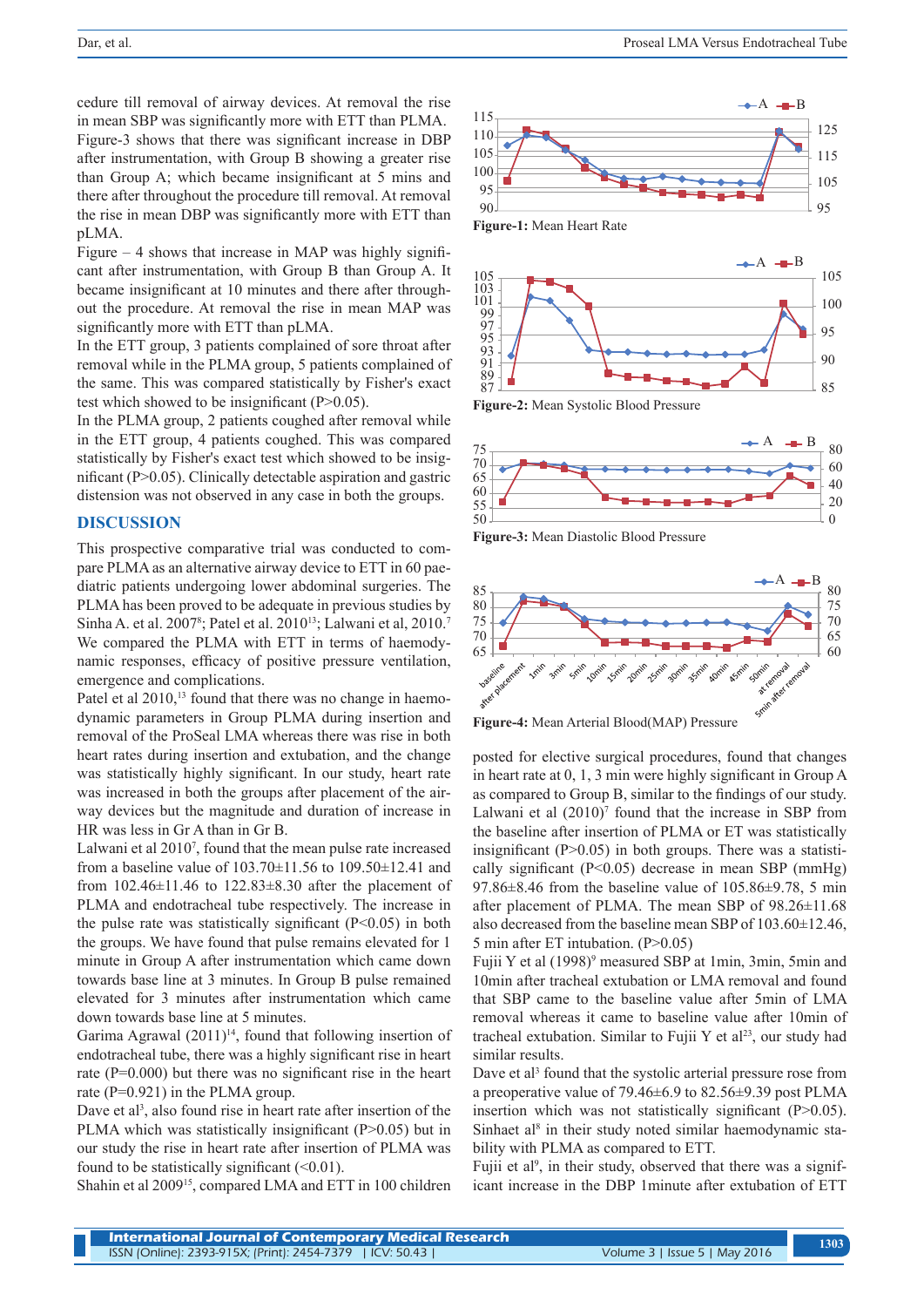which returned to the baseline values at around 10 minutes of extubation whereas change was less after LMA removal and the DBP values returned to baseline values at 3 minutes of removal of LMA. In our study, the rise in DBP was significant 1 minute after removal in both the groups which returned to the baseline values after 5 minutes of removal/ extubation  $(>0.05)$ .

Similar to our study, Shahinet al<sup>15</sup> also observed a significant increase in mean arterial pressure in both groups just after insertion of endotracheal tube or the laryngeal mask airway. The mean arterial pressure came back to baseline value after 5 minutes in the ETT group and within 3 minutes in the LMA group. Changes in the mean arterial pressure in group ETT at 0, 1, 3 min were significant as compared to Group LMA  $(P<0.001, \le 0.01, \le 0.01)$ . In our study, there was a highly significant (P<0.01) increase in mean arterial pressure till 3 minutes of insertion of ETT and LMA but gradually became insignificant (P>0.05) from 10 minutes till removal of ETT/ LMA.

In a similar study by Garima Agrawal<sup>14</sup>, following insertion of endotracheal tube, there was a highly significant rise in mean blood pressure (P=0.000) along with rise in heart rate and intraocular pressure. Whereas, they found there was no significant rise in the mean blood pressure ( $P=0.327$ ) after insertion of the PLMA. They found that the rise in mean blood pressure in the ETT group was significant and sustained at 3 minutes post-insertion while it came towards baseline values at 5 minutes in the PLMA group. In our study the rise in MAP was sustained till 5 minutes in group B and came down towards baseline at around 10 minutes. In group A, the MAP came down to baseline values at 5 minutes post-insertion.

Patel et al<sup>13</sup> compared the effects of PLMA and ETT in 60 ASA I/II children undergoing elective lower abdominal surgical procedures. Haemodynamic parameters such as, heart rate, SBP, DBP along with oxygen saturation and EtCO<sub>2</sub> were recorded pre-operatively and post-operatively. There was one case of displacement of PLMA after giving lateral position for caudal epidural insertion which was corrected immediately and the same patient had regurgitation due to displacement. 3.33% of patients in ETT group experienced post-operative vomiting, 3.33% had post-operative hypoxemia (SpO<sub>2</sub><90%), 40% of the patients had coughing and 13.33% had sore throat. None of the patients from both the groups had post-operative laryngospasm, bronchospasm or limb movements during removal of the PLMA or extubation. In our study, we did not find a significant change in oxygen saturation and  $E<sub>1</sub>ECO<sub>2</sub>$  throughout the intra-operative period  $(P>0.05)$ . None of the patients from both groups had intra-operative regurgitation. Two patients of group A and four patients of group B coughed on removal of PLMA and ETT respectively. None reported laryngospasm, bronchospasm or any other complication during removal of PLMA and extubation or during the post-operative period.

Jaya Lalwani et al<sup>7</sup> found that endotracheal intubation was done in 96.67% patients at first attempt whereas ProSeal LMA was inserted in 83.33% patients at first attempt. In their study, Patel et al inserted ETT and PLMA at first attempt in all patients. Similarly, in our study, we did not find any difficulty in placement of ET tube or the PLMA and both the de-

vices were placed in first attempts. Sinha et al<sup>8</sup> and Misra et al4 , in their studies, reported that all patients were intubated at first attempt while the PLMA was placed in 88% patients at first attempt in paediatric and adult laparoscopic surgeries, respectively. Dave et al<sup>3</sup> reported the success rate to place the PLMA in first attempt was 93.33%. Lim et al in gynaecological laparoscopy noted that the number of attempts for successful insertion were similar for both PLMA and ET tube (86% and 85%, respectively). After extubation, there was a significant incidence of cough as compared to after removal of PLMA. Their findings were similar to the findings of the studies by Maltby et al<sup>16,17</sup> and Sinha et al.<sup>8</sup> They also noted bronchospasm in two cases of ETT group and none in the PLMA group. Blood on the posterior surface of PLMA was noted in six patients in group A, but in group B, two cases of blood on ET tube was observed after extubation. There was no incidence of aspiration in either groups of patients.

Dave et al<sup>3</sup> evaluated the use of ProSeal LMA in paediatric laparoscopic surgeries. This study was conducted in 30 children, 10-30 kg undergoing elective laparoscopic surgery. All patients were maintained on controlled ventilation with nitrous oxide 60% in oxygen, isoflurane and atracurium intermittent boluses as required. PLMA provided adequate ventilatory conditions as there was no significant change in the  $SpO<sub>2</sub>$  and  $EtCO<sub>2</sub>$  values during the procedure. In only two patients, PLMA was replaced by endotracheal tube due to increase in  $EtCO<sub>2</sub>$ . At ventilator parameters designed to maintain normocapnia, the PLMA affords adequate seal.

In our study, we did not find any significant change in the  $SPO<sub>2</sub>$ , EtCO<sub>2</sub> and PLMA provided adequate ventilatory support. Also there was not increase in  $ECO<sub>2</sub>$  nor any incidence of gastric distension after PLMA placement. Brimacombe et al18,19 in their studies on PLMA have recommended the use of gastric tube in cases of difficult insertion or where displacement of PLMA can occur intraoperatively.

Placement of nasogastric tube was successful in first attempt in all the cases of both the groups in our study. Patel et  $a^{13}$ and Dave et al,<sup>3</sup> in their study also found that placement of the gastric tube was successful in all cases.

Lardner et al<sup>20</sup> in 2008 did a randomized controlled, single-blinded study of 51ASA I or II children weighing 10–20 kg to compare the efficacy of ProSeal LMA and Classic LMA. They inserted both the devices (only size 4) into each patient in random order. Anaesthesia was maintained with isoflurane1.8%–2.5% in air and  $FIO<sub>2</sub> 0.5$ . The number of attempts, insertion time was recorded, and ease of insertion was graded by the investigator as easy, difficult or failed. Presence or absence of blood on the LMA was noted following removal.

They found that, in children undergoing IPPV with neuromuscular blockade, the size 2 PLMA is associated with a higher leak pressure by auscultation and less gastric insufflations compared to the C-LMA. This finding was consistent with the finding of Shimbori et al.<sup>21</sup> Intraoperatively, 4 patients out of 25 patients with PLMA developed complications including stridor/obstruction and 1 patient required repositioning of the PLMA. In our study, we did not find any difficulty in inserting the device and in no case endotracheal intubation required due to failure of insertion of the PLMA.